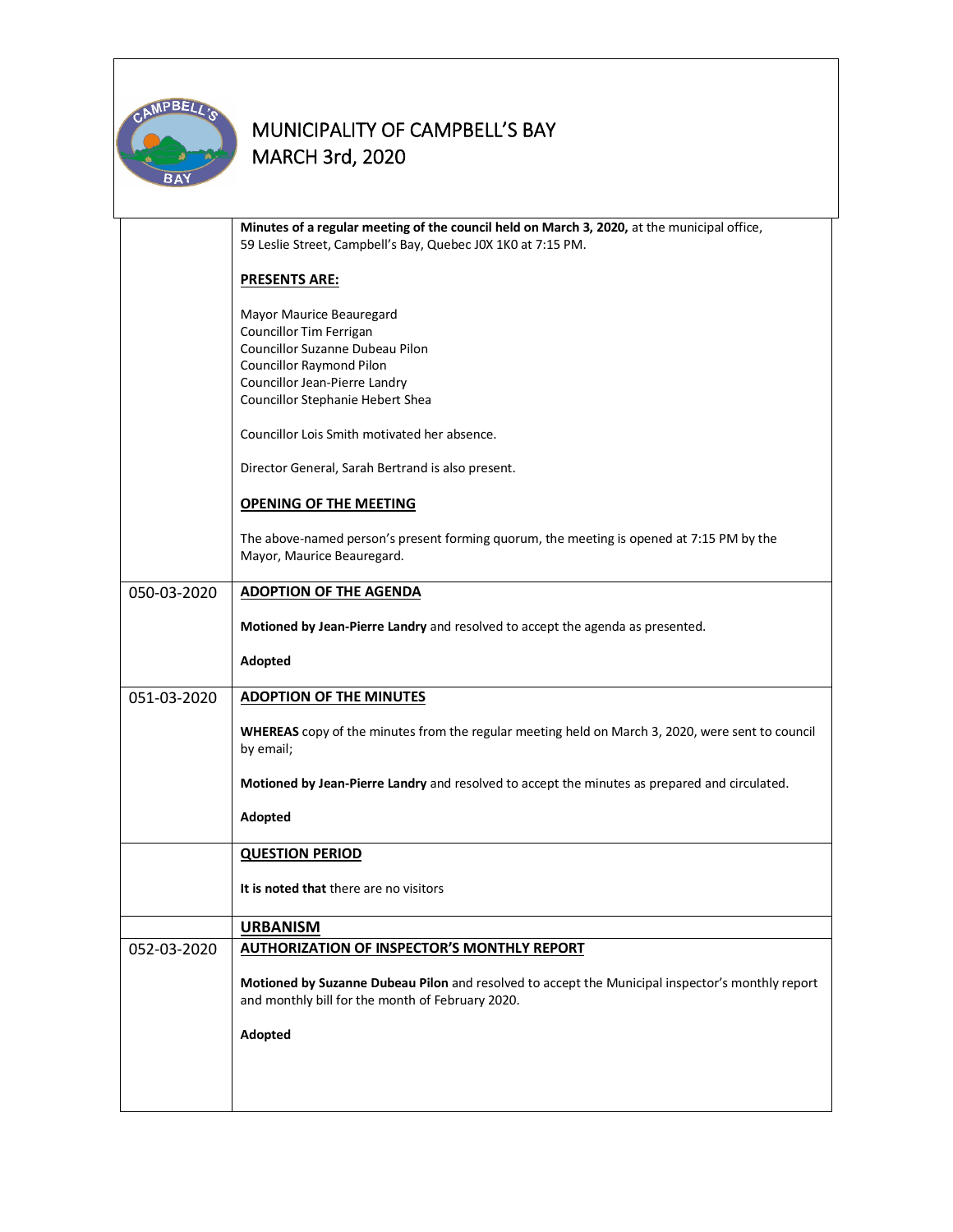

|             | <b>MAYOR'S REPORT</b>                                                                                                                                                                               |  |  |  |  |
|-------------|-----------------------------------------------------------------------------------------------------------------------------------------------------------------------------------------------------|--|--|--|--|
|             | It is noted that the Mayor, Maurice Beauregard deposits his monthly Mayor's report on various MRC                                                                                                   |  |  |  |  |
|             | subjects.                                                                                                                                                                                           |  |  |  |  |
|             | Adopted                                                                                                                                                                                             |  |  |  |  |
|             | <b>FINANCE</b>                                                                                                                                                                                      |  |  |  |  |
| 053-03-2020 | <b>MONTHLY BILLS</b>                                                                                                                                                                                |  |  |  |  |
|             | Motioned by Tim Ferrigan and resolved to pay monthly bills as presented on the disbursement sheet<br>of March 3, 2020, in the amount of \$84,896.87.                                                |  |  |  |  |
|             | Adopted                                                                                                                                                                                             |  |  |  |  |
|             | <b>Certificate of availability</b>                                                                                                                                                                  |  |  |  |  |
|             | Sarah Bertrand, Director general of the Municipality of Campbell's Bay, certifies that there are funds<br>available for the above-approved expenses.                                                |  |  |  |  |
|             | Given in Campbell's Bay, this, 3 <sup>rd</sup> day of March 2020,                                                                                                                                   |  |  |  |  |
|             | Sarah Bertrand DGST                                                                                                                                                                                 |  |  |  |  |
| 054-03-2020 | OMH-BUDGET 2020                                                                                                                                                                                     |  |  |  |  |
|             | Motioned by Suzanne Dubeau Pilon and resolved to accept the 2020 Budget for the OMH as<br>presented.                                                                                                |  |  |  |  |
|             | Adopted                                                                                                                                                                                             |  |  |  |  |
| 055-03-2020 | AUTHORIZATION OF PURCHASE- RENEWAL OF ADMQ, FQM AND FCM                                                                                                                                             |  |  |  |  |
|             | Motioned by Tim Ferrigan and resolved to authorize the renewal of the annual membership fees for<br>the ADMQ, FQM and FCM. The expense is allocated from the budgetary item: Association fees.      |  |  |  |  |
|             | Adopted                                                                                                                                                                                             |  |  |  |  |
| 056-03-2020 | <b>DEPOSIT OF 2019 CONTRACTS</b>                                                                                                                                                                    |  |  |  |  |
|             | Motioned by Stephanie Hebert Shea and resolved to accept the 2019 municipal contracts report as<br>deposited by the Mayor and in accordance with article 961.4 (2) of the Municipal Code of Quebec. |  |  |  |  |
|             | Adopted                                                                                                                                                                                             |  |  |  |  |
|             |                                                                                                                                                                                                     |  |  |  |  |
|             |                                                                                                                                                                                                     |  |  |  |  |
| 057-03-2020 | <b>AGRISPIRIT FUND</b>                                                                                                                                                                              |  |  |  |  |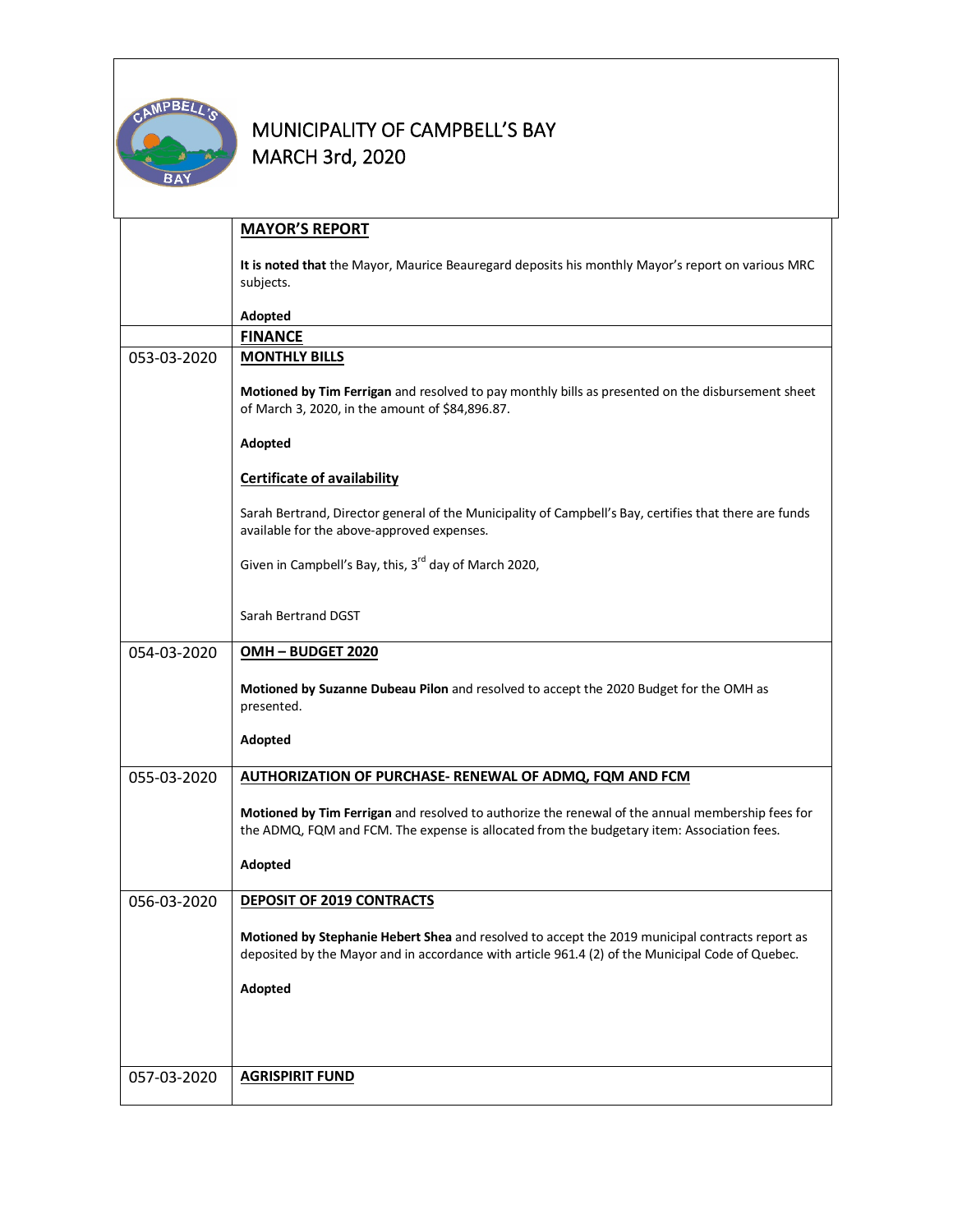

|             | Motioned by Tim Ferrigan and resolved to submit an application for the Agri Spirit Fund regarding the<br>purchase of a new First Responder vehicle. It is also resolved to have Miss Chazelas prepare the<br>application.                                                                                                                                                                                |  |  |
|-------------|----------------------------------------------------------------------------------------------------------------------------------------------------------------------------------------------------------------------------------------------------------------------------------------------------------------------------------------------------------------------------------------------------------|--|--|
|             | Adopted                                                                                                                                                                                                                                                                                                                                                                                                  |  |  |
| 058-03-2020 | TRANSFERT DE TITRE DE PROPRIÉTÉ - LOTS 3 545 104 ET 3 545 147                                                                                                                                                                                                                                                                                                                                            |  |  |
|             | Attendu que la municipalité de Campbell's Bay est adjudicataire des lots 3 545 104 et 3 545 147 lors<br>de la vente pour défaut de paiement de taxes de la MRC Pontiac tenue le 10 mai 2018 ;                                                                                                                                                                                                            |  |  |
|             | Attendu que la propriété n'a pas fait l'objet d'un retrait par le propriétaire dans l'année suivant la<br>vente;                                                                                                                                                                                                                                                                                         |  |  |
|             | Attendu qu'en vertu de l'article 1044 du Code municipal du Québec, la municipalité a obtenu de la<br>MRC Pontiac un acte de vente définitive ;                                                                                                                                                                                                                                                           |  |  |
|             | Attendu que le transfert de titre de propriété doit être complété ;                                                                                                                                                                                                                                                                                                                                      |  |  |
|             | Par conséquent,<br>Proposé par Jean Pierre Landry et résolue d'autoriser le transfert du titre de propriété des lots 3 545<br>104 et le lot 3 545 147 au nom de la municipalité de Campbell's Bay par Me Jean-Pierre Pigeon. Il est<br>également résolu d'autoriser la Directrice générale Sarah Bertrand et le Maire, M. Beauregard, à<br>signer tous les documents relatifs au transfert desdits lots. |  |  |
|             | Adopted                                                                                                                                                                                                                                                                                                                                                                                                  |  |  |
|             | <b>WATER - SEWAGE - TRANSFER SITE</b>                                                                                                                                                                                                                                                                                                                                                                    |  |  |
| 059-03-2020 | <b>AUTHORIZATION OF PURCHASE - PH METER</b>                                                                                                                                                                                                                                                                                                                                                              |  |  |
|             | Motioned by Jean-Pierre Landry and resolved to purchase PH meter. The amount of \$1200 plus taxes<br>is allocated from the budgetary item: Water softener maintenance.                                                                                                                                                                                                                                   |  |  |
|             | Adopted                                                                                                                                                                                                                                                                                                                                                                                                  |  |  |
| 060-03-2020 | <b>AUTHORIZATION OF PURCHASE - NEW TRASH PUMP</b>                                                                                                                                                                                                                                                                                                                                                        |  |  |
|             | Motioned by Raymond Pilon and resolved to purchase a new trash pump. The amount of \$3200 plus<br>taxes is allocated from the budgetary item: Sewer system maintenance.                                                                                                                                                                                                                                  |  |  |
|             | Adopted                                                                                                                                                                                                                                                                                                                                                                                                  |  |  |
|             |                                                                                                                                                                                                                                                                                                                                                                                                          |  |  |
|             | <b>LIBRARY</b>                                                                                                                                                                                                                                                                                                                                                                                           |  |  |
| 061-03-2020 | <b>RÉSEAU BIBLIO - FINAL BILL</b>                                                                                                                                                                                                                                                                                                                                                                        |  |  |
|             |                                                                                                                                                                                                                                                                                                                                                                                                          |  |  |
|             | Motioned by Jean-Pierre Landry and resolved to pay the Réseau Biblio dues of \$452.16 + taxes from<br>January 1, 2020, to February 19, 2020. The expense is allocated from the budgetary item: parks and<br>ballfield maintenance.                                                                                                                                                                       |  |  |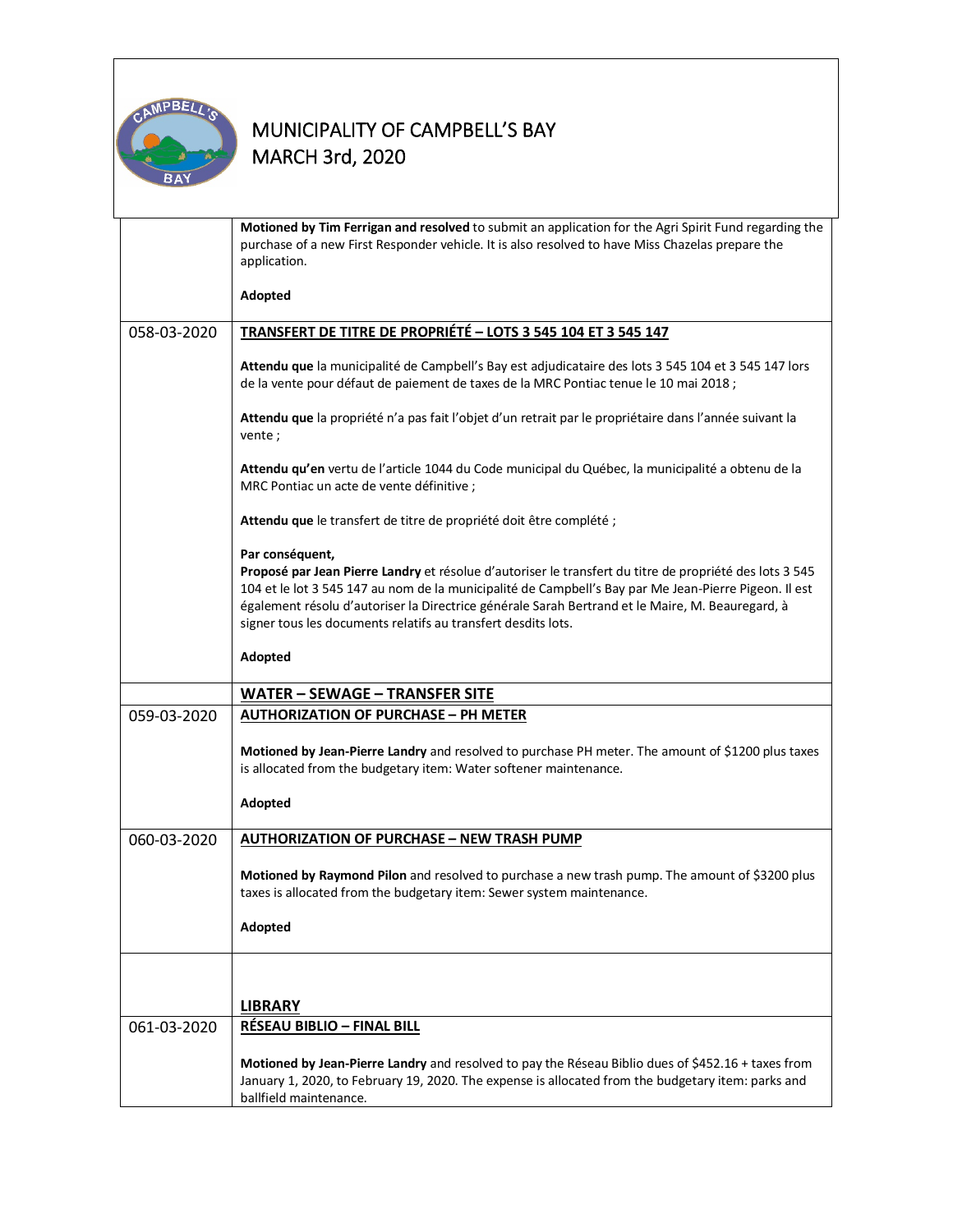

Т

|             | It is noted that Jean-Pierre Landry will send a letter on behalf of the Municipality regarding the other<br>items billed. It will be explained that the Municipality will only pay the dues owed from January to<br>February 19, 2020, and not other expenses pertaining to lost books, lost binoculars and museum<br>passes since all mentioned items were sent back accordingly to the information received from the<br>librairian. |  |  |  |
|-------------|---------------------------------------------------------------------------------------------------------------------------------------------------------------------------------------------------------------------------------------------------------------------------------------------------------------------------------------------------------------------------------------------------------------------------------------|--|--|--|
|             | Adopted                                                                                                                                                                                                                                                                                                                                                                                                                               |  |  |  |
|             | <b>MISCELLANEOUS</b>                                                                                                                                                                                                                                                                                                                                                                                                                  |  |  |  |
| 062-03-2020 | <b>REQUEST FOR CREDIT FOR MUNICIPAL SERVICES - FLOOD VICTIMS</b>                                                                                                                                                                                                                                                                                                                                                                      |  |  |  |
|             | Motioned by Raymond Pilon and resolved to not issue a credit for services for flood victims regarding<br>the 2019 flood since such credit does not comply with municipal policies in place.<br>Adopted                                                                                                                                                                                                                                |  |  |  |
|             | <b>INFO - NEW HORIZON PROGRAM</b>                                                                                                                                                                                                                                                                                                                                                                                                     |  |  |  |
|             |                                                                                                                                                                                                                                                                                                                                                                                                                                       |  |  |  |
|             | It is noted that the Director General informs council that a subsidy for \$9 739 for the installation of a<br>automatic door opener at the Ra Hall has submitted by Ms. Chazelas in June 2019.                                                                                                                                                                                                                                        |  |  |  |
|             | <b>SECURITY</b>                                                                                                                                                                                                                                                                                                                                                                                                                       |  |  |  |
| 063-03-2020 | FIRE ASSISTANT CHIEF MONTHLY REPORT - FEBRUARY 2020                                                                                                                                                                                                                                                                                                                                                                                   |  |  |  |
|             | Motioned by Jean-Pierre Landry and resolved to accept the Assistant Fire Chief's monthly report for<br>February 2020 as prepared by Assistant Chief Gerry Graveline.                                                                                                                                                                                                                                                                  |  |  |  |
|             | Adopted                                                                                                                                                                                                                                                                                                                                                                                                                               |  |  |  |
|             | $INFO - SOP$                                                                                                                                                                                                                                                                                                                                                                                                                          |  |  |  |
|             | It is noted that the Director General informs Council regarding the legal requirement that Fire<br>Departments have Standard Operating Procedures (SOP) in place. According to the Ministry of Public<br>Security, it is not mandatory but Council could decide to create SOP's for safety reasons. The decision<br>remains with them.                                                                                                |  |  |  |
|             | <b>INFO-UPDATE OF MOBILE RADIOS</b>                                                                                                                                                                                                                                                                                                                                                                                                   |  |  |  |
|             | It is noted that finally, all 7 mobile radios required upgrade. However Excel Radio exchanged 2<br>previous models for 2 new ones. Therefore the final radio purchase remained at 5.                                                                                                                                                                                                                                                  |  |  |  |
|             | <b>INFO - SOFTWARE FOR FSS</b>                                                                                                                                                                                                                                                                                                                                                                                                        |  |  |  |
|             | It is noted that the Director General informs council regarding the purchase of a new fire safety<br>service management software, ICO solutions that will be used for inspections, DSI report and fire calls<br>among many other tasks within a fire safety service.                                                                                                                                                                  |  |  |  |
|             | <b>CORRESPONDANCE</b>                                                                                                                                                                                                                                                                                                                                                                                                                 |  |  |  |